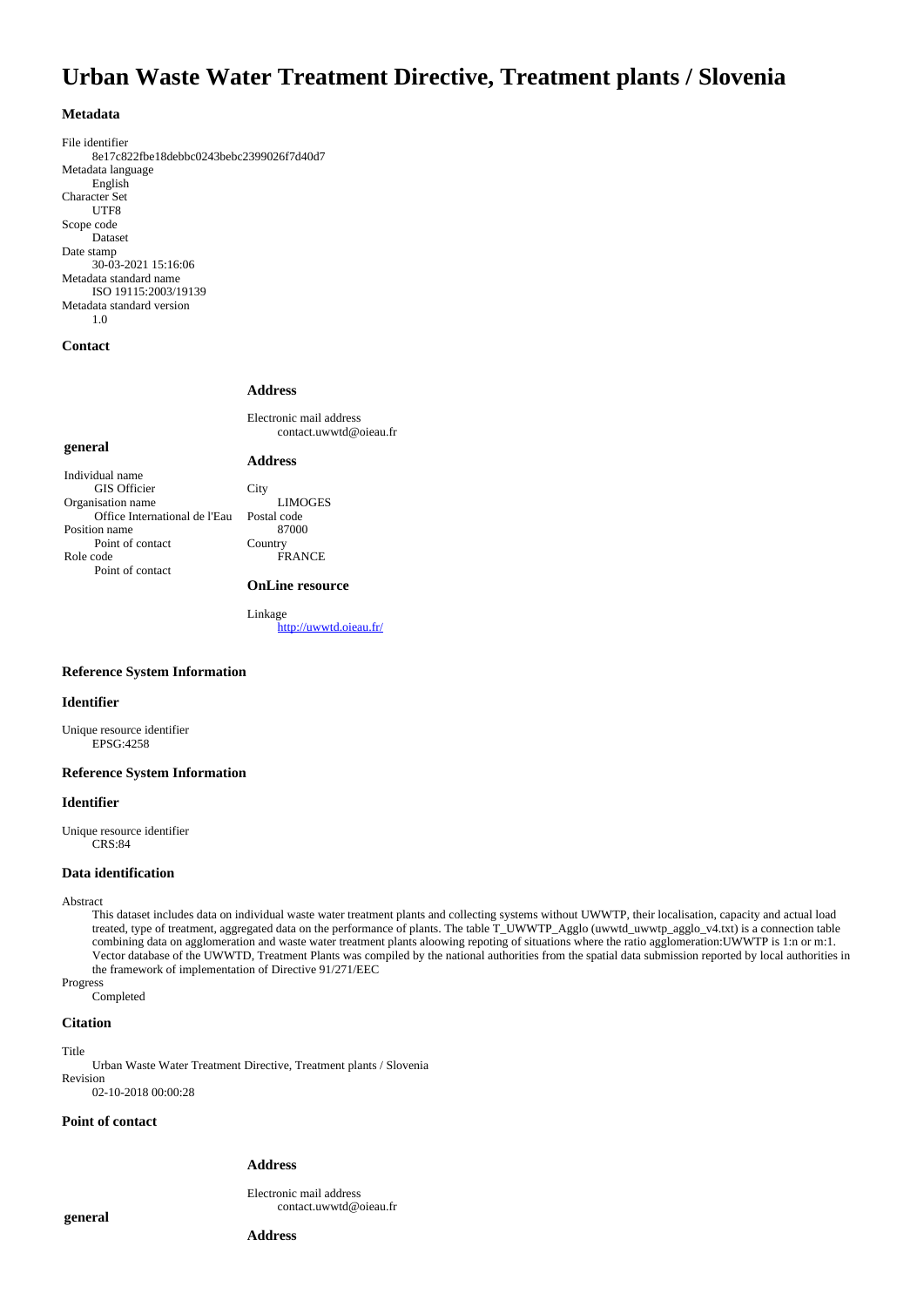Individual name GIS Officier Organisation name Office International de l'Eau Position name Point of contact Role code Point of contact

**City** LIMOGES Postal code 87000 Country **FRANCE** 

# **OnLine resource**

Linkage <http://uwwtd.oieau.fr/>

### **Graphic overview**

# **Descriptive keywords**

- **GEMET INSPIRE themes, version 1.0**  $\bullet~$  Production and industrial facilities
- **Uncategorized**
	- collective wastewater treatment
		- waste water discharge
		- Environment

# **Topic category**

Environment

### **Extent**

### **Geographic bounding box (inclusive)**

46.69129999905851 N 45.474099999056925 S 13.541299999999998 W 16.4724 E

### **Distribution Information**

# **Digital transfer options**

**OnLine resource**

- [UWWTD:UWWTD\\_recette\\_Slovenia\\_UrbanWasteWaterTreatmentPlant](http://uwwtd.oieau.fr/services/ows?SERVICE=WMS&) Urban Waste Water Treatment Directive, Treatment plants / Slovenia
- [UWWTD:UWWTD\\_recette\\_Slovenia\\_UrbanWasteWaterTreatmentPlant \(MetadataURL\)](http://sdi.eea.europa.eu/catalogue/srv/eng/catalog.search#/metadata/9c1dd142-7cf9-4213-950e-1083b5b02fff)
- [Urban wastewater treatment plants \(LegendURL\)](http://uwwtd.oieau.fr/services/ows?service=WMS&request=GetLegendGraphic&format=image%2Fpng&width=20&height=20&layer=UWWTD%3AUWWTD_recette_Slovenia_UrbanWasteWaterTreatmentPlant)

# **Data quality info**

### **Scope**

Scope code Dataset

#### **Links**

| link-link | Urban wastewater treatment plants (LegendURL)                       |
|-----------|---------------------------------------------------------------------|
|           | UWWTD:UWWTD recette Slovenia UrbanWasteWaterTreatmentPlan           |
|           | wms-link UWWTD:UWWTD recette Slovenia UrbanWasteWaterTreatmentPlant |
|           | kml-link UWWTD:UWWTD recette Slovenia UrbanWasteWaterTreatmentPlant |

### [UWWTD SIIF visualization service](http://uwwtd.oieau.fr/catalogue/srv/ows/md.viewer#/full_view/b1c543def08ee8d3f8198bcae4a76003e1d3b270)

| <u> Urban Waste Water Treatment Directive, Agglomerations / A</u> |
|-------------------------------------------------------------------|
| Urban Waste Water Treatment Directive, Agglomerations / A         |
| Urban Waste Water Treatment Directive, Agglomerations / B         |
| Urban Waste Water Treatment Directive, Agglomerations / B         |
| <u> Urban Waste Water Treatment Directive, Agglomerations / C</u> |
| Urban Waste Water Treatment Directive, Agglomerations / C         |
| Urban Waste Water Treatment Directive, Agglomerations / C         |
| Urban Waste Water Treatment Directive, Agglomerations / C         |
| Urban Waste Water Treatment Directive, Agglomerations / C         |
| Urban Waste Water Treatment Directive, Agglomerations / D         |
| Urban Waste Water Treatment Directive, Agglomerations / E         |
| Urban Waste Water Treatment Directive, Agglomerations / F         |
|                                                                   |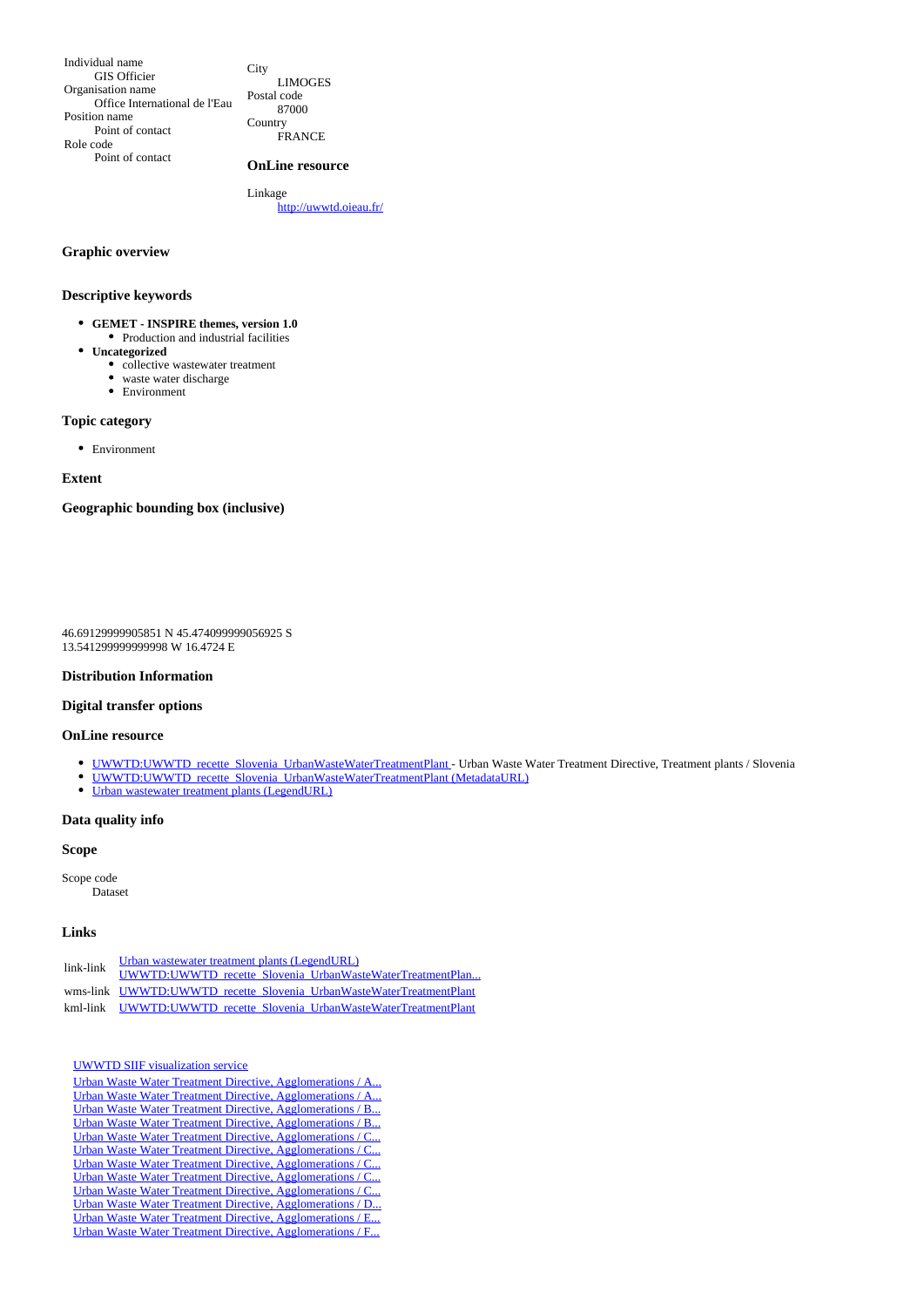[Urban Waste Water Treatment Directive, Agglomerations / F...](http://uwwtd.oieau.fr/catalogue/srv/ows/md.viewer#/full_view/010adfecf26adcdd08dd7cb8f2a72ca8a88ca5dc) [Urban Waste Water Treatment Directive, Agglomerations / G...](http://uwwtd.oieau.fr/catalogue/srv/ows/md.viewer#/full_view/c890dbf430e42afab5bafa3e42779d06b81f3b0d) [Urban Waste Water Treatment Directive, Agglomerations / G...](http://uwwtd.oieau.fr/catalogue/srv/ows/md.viewer#/full_view/9517f02185df1eb24200070e249e00b5c3f3e960) [Urban Waste Water Treatment Directive, Agglomerations / H...](http://uwwtd.oieau.fr/catalogue/srv/ows/md.viewer#/full_view/92faadd346885cb3d814e28a66265189e2a04470) [Urban Waste Water Treatment Directive, Agglomerations / I...](http://uwwtd.oieau.fr/catalogue/srv/ows/md.viewer#/full_view/59d3c902f881525c4b991337d5a5b4816337ed93) [Urban Waste Water Treatment Directive, Agglomerations / I...](http://uwwtd.oieau.fr/catalogue/srv/ows/md.viewer#/full_view/1c6b1704fd655459b15dde46aa59f9fb9e89d84b) [Urban Waste Water Treatment Directive, Agglomerations / I...](http://uwwtd.oieau.fr/catalogue/srv/ows/md.viewer#/full_view/ab11587b17d1dcd1b083d801d32a78789760e4fc) [Urban Waste Water Treatment Directive, Agglomerations / L...](http://uwwtd.oieau.fr/catalogue/srv/ows/md.viewer#/full_view/ae7ce79438666e8228ab24cfa3485f45d8a24d77) [Urban Waste Water Treatment Directive, Agglomerations / L...](http://uwwtd.oieau.fr/catalogue/srv/ows/md.viewer#/full_view/31af15e6ad30b92dab222b49cebd454e61b072e4) [Urban Waste Water Treatment Directive, Agglomerations / L...](http://uwwtd.oieau.fr/catalogue/srv/ows/md.viewer#/full_view/73c41570ebaea4dc148dd72c9a5d42dd66e6ea12) [Urban Waste Water Treatment Directive, Agglomerations / L...](http://uwwtd.oieau.fr/catalogue/srv/ows/md.viewer#/full_view/bdd726e39690f22dd423d8d8127d8c324c21844c) [Urban Waste Water Treatment Directive, Agglomerations / N...](http://uwwtd.oieau.fr/catalogue/srv/ows/md.viewer#/full_view/ebd39bf8e9e1df40f7ec870649c00607fc0cebfd) [Urban Waste Water Treatment Directive, Agglomerations / P...](http://uwwtd.oieau.fr/catalogue/srv/ows/md.viewer#/full_view/0474d85da4542c32b006a7f30be67d7c53cf66d9) [Urban Waste Water Treatment Directive, Agglomerations / P...](http://uwwtd.oieau.fr/catalogue/srv/ows/md.viewer#/full_view/e91553b13416af37cb1c1af4b41df0a69d95af2b) [Urban Waste Water Treatment Directive, Agglomerations / P...](http://uwwtd.oieau.fr/catalogue/srv/ows/md.viewer#/full_view/c416485a93918f0e9c2cdef557cc231b87bc4b1d) [Urban Waste Water Treatment Directive, Agglomerations / R...](http://uwwtd.oieau.fr/catalogue/srv/ows/md.viewer#/full_view/425d94842a2bba981a98cbedf3fb0610f66f2f25) [Urban Waste Water Treatment Directive, Agglomerations / R...](http://uwwtd.oieau.fr/catalogue/srv/ows/md.viewer#/full_view/0279b40fdf6e847eee8795ec343d9f3f3826bf70) [Urban Waste Water Treatment Directive, Agglomerations / S...](http://uwwtd.oieau.fr/catalogue/srv/ows/md.viewer#/full_view/44f4d12a1a4361512000478b524e37e267b55e4c) [Urban Waste Water Treatment Directive, Agglomerations / S...](http://uwwtd.oieau.fr/catalogue/srv/ows/md.viewer#/full_view/c4997cad78a8180dcf2370ea9c8f258c5cfdaf7f) [Urban Waste Water Treatment Directive, Agglomerations / S...](http://uwwtd.oieau.fr/catalogue/srv/ows/md.viewer#/full_view/8bbb2d949392820fdc973afe131eebd7e29d0bb5) [Urban Waste Water Treatment Directive, Agglomerations / S...](http://uwwtd.oieau.fr/catalogue/srv/ows/md.viewer#/full_view/14766c33edd2caffedcef79f51d12ee2aef30e93) Urban Waste Water Treatment Directive, Agglomerations / S. [Urban Waste Water Treatment Directive, Agglomerations / U...](http://uwwtd.oieau.fr/catalogue/srv/ows/md.viewer#/full_view/78c92ceb3475ed32216b6a9a5b49e720d8d03c6d) [Urban Waste Water Treatment Directive, Discharge points /...](http://uwwtd.oieau.fr/catalogue/srv/ows/md.viewer#/full_view/077569cf1eec4fcc60c2ceac84c1b936efb43ed7) [Urban Waste Water Treatment Directive, Discharge points /...](http://uwwtd.oieau.fr/catalogue/srv/ows/md.viewer#/full_view/76922bec6ae6b1f8912116b177e79dced4fc5017) [Urban Waste Water Treatment Directive, Discharge points /...](http://uwwtd.oieau.fr/catalogue/srv/ows/md.viewer#/full_view/424d903b7875a0d02d791464aec1d32067c0a456) [Urban Waste Water Treatment Directive, Discharge points /...](http://uwwtd.oieau.fr/catalogue/srv/ows/md.viewer#/full_view/8f0f27482d76ed5c328b7bf52fd3b0566206d68c) [Urban Waste Water Treatment Directive, Discharge points /...](http://uwwtd.oieau.fr/catalogue/srv/ows/md.viewer#/full_view/912a27a10bff193276a5f4fde6422b5ce90a05d7) [Urban Waste Water Treatment Directive, Discharge points /...](http://uwwtd.oieau.fr/catalogue/srv/ows/md.viewer#/full_view/f951e95b14312f8e49a717dd7bc54532d744fd04) [Urban Waste Water Treatment Directive, Discharge points /...](http://uwwtd.oieau.fr/catalogue/srv/ows/md.viewer#/full_view/395eab5983b1e859a4493559e90de24d47cae488) [Urban Waste Water Treatment Directive, Discharge points /...](http://uwwtd.oieau.fr/catalogue/srv/ows/md.viewer#/full_view/67b2e20fc0f3899fc8e6f724eeeb3b2caf5dc747) [Urban Waste Water Treatment Directive, Discharge points /...](http://uwwtd.oieau.fr/catalogue/srv/ows/md.viewer#/full_view/a9623924099b0cd92e86eb031a5df8d910217c17) [Urban Waste Water Treatment Directive, Discharge points /...](http://uwwtd.oieau.fr/catalogue/srv/ows/md.viewer#/full_view/ece7b6bf742b800902f25bec091e538d9eb42816) [Urban Waste Water Treatment Directive, Discharge points /...](http://uwwtd.oieau.fr/catalogue/srv/ows/md.viewer#/full_view/bdee6104a0cb2e58c36dc855c8d9ff8b2b5e3487) [Urban Waste Water Treatment Directive, Discharge points /...](http://uwwtd.oieau.fr/catalogue/srv/ows/md.viewer#/full_view/6c36fddbc3b0f636636a55deeab66a19fdcf19d3) [Urban Waste Water Treatment Directive, Discharge points /...](http://uwwtd.oieau.fr/catalogue/srv/ows/md.viewer#/full_view/4c891c1e1bc7d5ca58e728eb9521dc425923339c) [Urban Waste Water Treatment Directive, Discharge points /...](http://uwwtd.oieau.fr/catalogue/srv/ows/md.viewer#/full_view/51b67e8c7c909e207b575713505c6db9a021ee36) [Urban Waste Water Treatment Directive, Discharge points /...](http://uwwtd.oieau.fr/catalogue/srv/ows/md.viewer#/full_view/811fbc2b827296d79e1bdcb510a9f49c0f13abc2) [Urban Waste Water Treatment Directive, Discharge points /...](http://uwwtd.oieau.fr/catalogue/srv/ows/md.viewer#/full_view/9a1b32b5469952845a2a7d87ecad51c69484ebc4) [Urban Waste Water Treatment Directive, Discharge points /...](http://uwwtd.oieau.fr/catalogue/srv/ows/md.viewer#/full_view/891cbde1a01d7e2b4f3c64e7aa04d99f8b92314f) [Urban Waste Water Treatment Directive, Discharge points /...](http://uwwtd.oieau.fr/catalogue/srv/ows/md.viewer#/full_view/dc9321c69ae39fe581ae7937411b6a7abffc3f6e) [Urban Waste Water Treatment Directive, Discharge points /...](http://uwwtd.oieau.fr/catalogue/srv/ows/md.viewer#/full_view/1cd450fc53624588ac995cc35dc768eb409fca3e) [Urban Waste Water Treatment Directive, Discharge points /...](http://uwwtd.oieau.fr/catalogue/srv/ows/md.viewer#/full_view/8b4134ed4630708e9eb75beab8ba50d69bf61b1d) [Urban Waste Water Treatment Directive, Discharge points /...](http://uwwtd.oieau.fr/catalogue/srv/ows/md.viewer#/full_view/350af881ae3dfaeeb8a38cc978057f3444ca6570) [Urban Waste Water Treatment Directive, Discharge points /...](http://uwwtd.oieau.fr/catalogue/srv/ows/md.viewer#/full_view/a519201711581e62d94ec033b137dd6e6b434982) [Urban Waste Water Treatment Directive, Discharge points /...](http://uwwtd.oieau.fr/catalogue/srv/ows/md.viewer#/full_view/ef3cc7f6bf42cb015a6a867e21ef16edf3e2ef23) [Urban Waste Water Treatment Directive, Discharge points /...](http://uwwtd.oieau.fr/catalogue/srv/ows/md.viewer#/full_view/38705496d51f2973e95172657504683dac92580e) [Urban Waste Water Treatment Directive, Discharge points /...](http://uwwtd.oieau.fr/catalogue/srv/ows/md.viewer#/full_view/fc798a258c7d1fac19358957338192d9f3f5e4ef) [Urban Waste Water Treatment Directive, Discharge points /...](http://uwwtd.oieau.fr/catalogue/srv/ows/md.viewer#/full_view/1cf9bcb015d9d969a3c06b6f51671ffd41d12bc0) [Urban Waste Water Treatment Directive, Discharge points /...](http://uwwtd.oieau.fr/catalogue/srv/ows/md.viewer#/full_view/97e336ad0461f4283856f66cad610e1eee918a52) [Urban Waste Water Treatment Directive, Discharge points /...](http://uwwtd.oieau.fr/catalogue/srv/ows/md.viewer#/full_view/8995e1257d8df55075c82ec7dc26a18801d96351) [Urban Waste Water Treatment Directive, Discharge points /...](http://uwwtd.oieau.fr/catalogue/srv/ows/md.viewer#/full_view/ac2d436748c2b5dcf733cddc5aeadc2957340ff8) [Urban Waste Water Treatment Directive, Discharge points /...](http://uwwtd.oieau.fr/catalogue/srv/ows/md.viewer#/full_view/aabbd19699278234c1e5da2fdda43f690e2b2072) [Urban Waste Water Treatment Directive, Discharge points /...](http://uwwtd.oieau.fr/catalogue/srv/ows/md.viewer#/full_view/d136df0a0bc78cb717e13aab577afdaa21f3dccf) [Urban Waste Water Treatment Directive, Discharge points /...](http://uwwtd.oieau.fr/catalogue/srv/ows/md.viewer#/full_view/f0f1c9cc3d78e3a1314dcd84b9f8492a1027a85b) Urban Waste Water Treatment Directive, Discharge points / [Urban waste Water treatment Directive, Receiving area / A...](http://uwwtd.oieau.fr/catalogue/srv/ows/md.viewer#/full_view/d1ff869703bed86ba66ef74dacf961885bdba6a2) Urban waste Water treatment Directive, Receiving area / C. [Urban waste Water treatment Directive, Receiving area / C...](http://uwwtd.oieau.fr/catalogue/srv/ows/md.viewer#/full_view/0f7832c51afc43cac0c89899781a399de0b0e04a) [Urban waste Water treatment Directive, Receiving area / C...](http://uwwtd.oieau.fr/catalogue/srv/ows/md.viewer#/full_view/0999174c0d2982fdea9be07c27bfd0ff323d64d0) Urban waste Water treatment Directive, Receiving area / C. [Urban waste Water treatment Directive, Receiving area / I...](http://uwwtd.oieau.fr/catalogue/srv/ows/md.viewer#/full_view/2401161e3e49de1761470d7ad4c3be6cb1c75eb3) [Urban waste Water treatment Directive, Receiving area / I...](http://uwwtd.oieau.fr/catalogue/srv/ows/md.viewer#/full_view/b581c2b264061fc51302685940452b3d436e12bb) [Urban waste Water treatment Directive, Receiving area / L...](http://uwwtd.oieau.fr/catalogue/srv/ows/md.viewer#/full_view/b05945c7f44dfaf707bff45fc16228a36cea5729) [Urban waste Water treatment Directive, Receiving area / L...](http://uwwtd.oieau.fr/catalogue/srv/ows/md.viewer#/full_view/00bc96f5094c62af51ce8bc372af1a283bdb6341) [Urban waste Water treatment Directive, Receiving area / P...](http://uwwtd.oieau.fr/catalogue/srv/ows/md.viewer#/full_view/6ffa929f74bcbbe9b61df50a6a7a91e0f86432f1) [Urban waste Water treatment Directive, Receiving area / P...](http://uwwtd.oieau.fr/catalogue/srv/ows/md.viewer#/full_view/3b014692338d54a94ee9892afeae6abb90a7d765) [Urban waste Water treatment Directive, Receiving area / R...](http://uwwtd.oieau.fr/catalogue/srv/ows/md.viewer#/full_view/1308a99e2d563884191a690ad52a56f266968c61) [Urban waste Water treatment Directive, Receiving area / R...](http://uwwtd.oieau.fr/catalogue/srv/ows/md.viewer#/full_view/36503f6d796b7e29c7d96b09ef8c14f400f81dd9) [Urban waste Water treatment Directive, Receiving area / S...](http://uwwtd.oieau.fr/catalogue/srv/ows/md.viewer#/full_view/16acb3be339e469f8cf3e7121c45d90408e871f6) [Urban waste Water treatment Directive, Receiving area / S...](http://uwwtd.oieau.fr/catalogue/srv/ows/md.viewer#/full_view/9f0200694092610e51a3a186f79c157a8a14c3fe) [Urban Waste Water Treatment Directive, Treatment plants /...](http://uwwtd.oieau.fr/catalogue/srv/ows/md.viewer#/full_view/683edd9e061daf735733349ef2f3662470ed0cd5) [Urban Waste Water Treatment Directive, Treatment plants /...](http://uwwtd.oieau.fr/catalogue/srv/ows/md.viewer#/full_view/bca0c35f6a6eef7f99a39f91ad9ab42593d4de58) [Urban Waste Water Treatment Directive, Treatment plants /...](http://uwwtd.oieau.fr/catalogue/srv/ows/md.viewer#/full_view/79c8b16019d32f2374721a46ed68b27c7ca13e3e) [Urban Waste Water Treatment Directive, Treatment plants /...](http://uwwtd.oieau.fr/catalogue/srv/ows/md.viewer#/full_view/d7f02676b7b727890b24dd4b5742d8e18cf5a0b9) [Urban Waste Water Treatment Directive, Treatment plants /...](http://uwwtd.oieau.fr/catalogue/srv/ows/md.viewer#/full_view/a5ab0d56d60c781b39856299d5a8baaaed3cd1fc) [Urban Waste Water Treatment Directive, Treatment plants /...](http://uwwtd.oieau.fr/catalogue/srv/ows/md.viewer#/full_view/ef268bd425f47f98134f7fbe9cc533a936aea763) [Urban Waste Water Treatment Directive, Treatment plants /...](http://uwwtd.oieau.fr/catalogue/srv/ows/md.viewer#/full_view/0b3d405f94cca841715d2d679a595b0a74bf07d6) [Urban Waste Water Treatment Directive, Treatment plants /...](http://uwwtd.oieau.fr/catalogue/srv/ows/md.viewer#/full_view/002acf6e492c6feb9cb1eca52edefc9842b227cc) [Urban Waste Water Treatment Directive, Treatment plants /...](http://uwwtd.oieau.fr/catalogue/srv/ows/md.viewer#/full_view/7b74e9123e3ad47cbc8d3e8311abfbf82118476f) [Urban Waste Water Treatment Directive, Treatment plants /...](http://uwwtd.oieau.fr/catalogue/srv/ows/md.viewer#/full_view/02fd0b7fafaf24edc9df2a3203c8a11527d1a080) [Urban Waste Water Treatment Directive, Treatment plants /...](http://uwwtd.oieau.fr/catalogue/srv/ows/md.viewer#/full_view/97def62f5c4b3f6da415b2ee1bdeee212592b609) [Urban Waste Water Treatment Directive, Treatment plants /...](http://uwwtd.oieau.fr/catalogue/srv/ows/md.viewer#/full_view/a8dd0fea3e7ad411d026f422a9ab01581ae948d1) [Urban Waste Water Treatment Directive, Treatment plants /...](http://uwwtd.oieau.fr/catalogue/srv/ows/md.viewer#/full_view/d57ef68af270735aa9d8e16097b5b4320879d248) [Urban Waste Water Treatment Directive, Treatment plants /...](http://uwwtd.oieau.fr/catalogue/srv/ows/md.viewer#/full_view/2e81daea3e046f96e1df81f09593f7daf527881e) [Urban Waste Water Treatment Directive, Treatment plants /...](http://uwwtd.oieau.fr/catalogue/srv/ows/md.viewer#/full_view/8de78e7eb214d593572dc98f81ca7f25302efedc) [Urban Waste Water Treatment Directive, Treatment plants /...](http://uwwtd.oieau.fr/catalogue/srv/ows/md.viewer#/full_view/bf1357affb45f399335ef241519009ce3a78cd8d) [Urban Waste Water Treatment Directive, Treatment plants /...](http://uwwtd.oieau.fr/catalogue/srv/ows/md.viewer#/full_view/d15eb23f5bf40de2dea26471b38e68dca0939ade)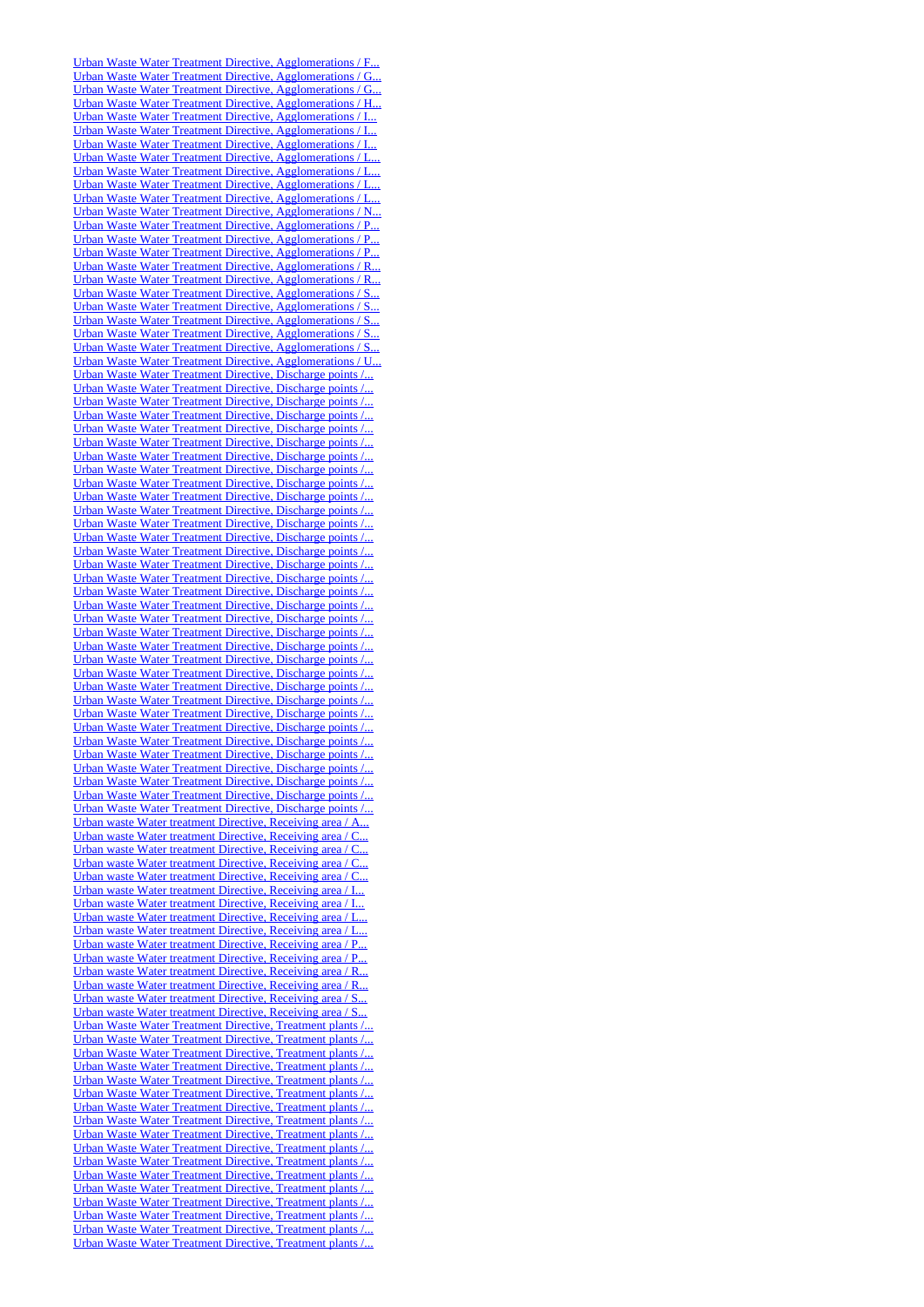[Urban Waste Water Treatment Directive, Treatment plants /...](http://uwwtd.oieau.fr/catalogue/srv/ows/md.viewer#/full_view/1e29f7d7285a7ab7926ca37b6925af1581dd6dff) [Urban Waste Water Treatment Directive, Treatment plants /...](http://uwwtd.oieau.fr/catalogue/srv/ows/md.viewer#/full_view/7a158501acd2f77874d07ce3bddfc7bdd1f2da14) [Urban Waste Water Treatment Directive, Treatment plants /...](http://uwwtd.oieau.fr/catalogue/srv/ows/md.viewer#/full_view/f00b305a9357471b9abc6ce5069ecfb943d14641) [Urban Waste Water Treatment Directive, Treatment plants /...](http://uwwtd.oieau.fr/catalogue/srv/ows/md.viewer#/full_view/0ad7834582c9bad1797e409e6830e9db7fe1f489) [Urban Waste Water Treatment Directive, Treatment plants /...](http://uwwtd.oieau.fr/catalogue/srv/ows/md.viewer#/full_view/1b56cc08d884d552d4943c13795cc07225bac40f) [Urban Waste Water Treatment Directive, Treatment plants /...](http://uwwtd.oieau.fr/catalogue/srv/ows/md.viewer#/full_view/a2919511bab9b5943128ec662daf50c58030df23) [Urban Waste Water Treatment Directive, Treatment plants /...](http://uwwtd.oieau.fr/catalogue/srv/ows/md.viewer#/full_view/edc96af8f42e1a4a7b0a2dc4a28b32ef42604783) [Urban Waste Water Treatment Directive, Treatment plants /...](http://uwwtd.oieau.fr/catalogue/srv/ows/md.viewer#/full_view/fb878c358115854197a77f9771463e8830711aee) [Urban Waste Water Treatment Directive, Treatment plants /...](http://uwwtd.oieau.fr/catalogue/srv/ows/md.viewer#/full_view/e87c65034364c6ae249362fe7f98fa2d44935761) [Urban Waste Water Treatment Directive, Treatment plants /...](http://uwwtd.oieau.fr/catalogue/srv/ows/md.viewer#/full_view/115497a12207bd3e92de76272c814a97e98e1e2d) [Urban Waste Water Treatment Directive, Treatment plants /...](http://uwwtd.oieau.fr/catalogue/srv/ows/md.viewer#/full_view/e7cf223294aa2298837fc5c56f139e7f4c4225ae) [Urban Waste Water Treatment Directive, Treatment plants /...](http://uwwtd.oieau.fr/catalogue/srv/ows/md.viewer#/full_view/589b48e79a0d5acc50ab3bf192274cbc1597fcd6) [Urban Waste Water Treatment Directive, Treatment plants /...](http://uwwtd.oieau.fr/catalogue/srv/ows/md.viewer#/full_view/37dc1746df3e3ecaef0836033b83b9c6a8064e6a) [Urban Waste Water Treatment Directive, Treatment plants /...](http://uwwtd.oieau.fr/catalogue/srv/ows/md.viewer#/full_view/63c2731399b403f54ac509930535df5f7f941079) [Urban Waste Water Treatment Directive, Treatment plants /...](http://uwwtd.oieau.fr/catalogue/srv/ows/md.viewer#/full_view/dae17f9b1098e920cc140e3ed6a18743c9031f20) [UWWTD\\_Belgium\\_Agglomeration](http://uwwtd.oieau.fr/catalogue/srv/ows/md.viewer#/full_view/0e37f19cde9cf212d37a6390da2ae0b60c9d4b0d) [UWWTD\\_Belgium\\_DischargePoint](http://uwwtd.oieau.fr/catalogue/srv/ows/md.viewer#/full_view/2e766046f8b34747819ad14c82e2c1ef1b6eb3d5) [UWWTD\\_Belgium\\_ReceivingArea](http://uwwtd.oieau.fr/catalogue/srv/ows/md.viewer#/full_view/6d9fe996ca04b560b8751f4a1745cc48b1a4b2c3) [UWWTD\\_Belgium\\_UrbanWasteWaterTreatmentPlant](http://uwwtd.oieau.fr/catalogue/srv/ows/md.viewer#/full_view/8f4befd00e7c1733b68706d04a2563ca13737d12) [UWWTD\\_Bulgaria\\_Agglomeration](http://uwwtd.oieau.fr/catalogue/srv/ows/md.viewer#/full_view/bd139988e958b0f46024df55c006039e2e778fe1) [UWWTD\\_Bulgaria\\_DischargePoint](http://uwwtd.oieau.fr/catalogue/srv/ows/md.viewer#/full_view/bcbf9579bd4ca47e65d5d47119013d5b49e53b68) [UWWTD\\_Bulgaria\\_ReceivingArea](http://uwwtd.oieau.fr/catalogue/srv/ows/md.viewer#/full_view/64246917c315a44f01140071ec788415c7586be7) [UWWTD\\_Bulgaria\\_UrbanWasteWaterTreatmentPlant](http://uwwtd.oieau.fr/catalogue/srv/ows/md.viewer#/full_view/c137b898a180622eba55969c9ee9d472758077fd) [UWWTD\\_Czech-Republic\\_Agglomeration](http://uwwtd.oieau.fr/catalogue/srv/ows/md.viewer#/full_view/7522b068ca64f119afb40b421ac69cb312043186) [UWWTD\\_Czech-Republic\\_DischargePoint](http://uwwtd.oieau.fr/catalogue/srv/ows/md.viewer#/full_view/c9e1924988fd8a3c85d34892353f8d11f8a32c03) [UWWTD\\_Czech-Republic\\_ReceivingArea](http://uwwtd.oieau.fr/catalogue/srv/ows/md.viewer#/full_view/2bd2cf0020f884ef9cd7deaadaea1073e3f5d5c9) [UWWTD\\_Czech-Republic\\_UrbanWasteWaterTreatmentPlant](http://uwwtd.oieau.fr/catalogue/srv/ows/md.viewer#/full_view/4c1db7ed9a2164b15291ef34f0b6f3d844216de1) [UWWTD\\_Denmark\\_Agglomeration](http://uwwtd.oieau.fr/catalogue/srv/ows/md.viewer#/full_view/754d780e7058e678c31b117bcff9befcf1a87a7e) [UWWTD\\_Denmark\\_DischargePoint](http://uwwtd.oieau.fr/catalogue/srv/ows/md.viewer#/full_view/f55088fe7624ffdf8c2f1223f77e2c1f8505be8a) [UWWTD\\_Denmark\\_ReceivingArea](http://uwwtd.oieau.fr/catalogue/srv/ows/md.viewer#/full_view/173bf03b748684872c6b05e2d0bb137246dbc2ca) [UWWTD\\_Denmark\\_UrbanWasteWaterTreatmentPlant](http://uwwtd.oieau.fr/catalogue/srv/ows/md.viewer#/full_view/7e6f5442ddea72aa9ebb39fef315aec84586f282) [UWWTD\\_Estonia\\_Agglomeration](http://uwwtd.oieau.fr/catalogue/srv/ows/md.viewer#/full_view/f4ad072f01e3d57b54e2a3810f87b3bc3ccedc89) [UWWTD\\_Estonia\\_DischargePoint](http://uwwtd.oieau.fr/catalogue/srv/ows/md.viewer#/full_view/f2c87c1d46a7b758f65d65ad79eff418807d5f42) [UWWTD\\_Estonia\\_ReceivingArea](http://uwwtd.oieau.fr/catalogue/srv/ows/md.viewer#/full_view/e5c73e8f4c2c73a65c78feb74b1f60e137bd1383) [UWWTD\\_Estonia\\_UrbanWasteWaterTreatmentPlant](http://uwwtd.oieau.fr/catalogue/srv/ows/md.viewer#/full_view/db0218f6ec9959ef7d4aec3646d5b467f91f0e9c) [UWWTD\\_Finland\\_Agglomeration](http://uwwtd.oieau.fr/catalogue/srv/ows/md.viewer#/full_view/243886bac5b74f19c12fe0822942e5d0c935c99f) [UWWTD\\_Finland\\_DischargePoint](http://uwwtd.oieau.fr/catalogue/srv/ows/md.viewer#/full_view/f47777a595965f393789aaec4d70c75fc11e2821) [UWWTD\\_Finland\\_ReceivingArea](http://uwwtd.oieau.fr/catalogue/srv/ows/md.viewer#/full_view/8a24aacdd65cfd42c031562db27ec5294b254758) [UWWTD\\_Finland\\_UrbanWasteWaterTreatmentPlant](http://uwwtd.oieau.fr/catalogue/srv/ows/md.viewer#/full_view/c4dd08ec9f26d876ad9e328759a5fbbf4afe16d3) [UWWTD\\_France\\_Agglomeration](http://uwwtd.oieau.fr/catalogue/srv/ows/md.viewer#/full_view/2dd0d7727a8ac93876fb6dea29b72a9b30fa30e8) [UWWTD\\_France\\_DischargePoint](http://uwwtd.oieau.fr/catalogue/srv/ows/md.viewer#/full_view/da072d6a64350f4670dd5b723c9fa479aceff822) [UWWTD\\_France\\_ReceivingArea](http://uwwtd.oieau.fr/catalogue/srv/ows/md.viewer#/full_view/f130608f184825034002bf02f662e6c0758eb521) [UWWTD\\_France\\_UrbanWasteWaterTreatmentPlant](http://uwwtd.oieau.fr/catalogue/srv/ows/md.viewer#/full_view/13aed7e28d2d2ce2bdb08e0515e792c01cf4bb03) [UWWTD\\_Germany\\_Agglomeration](http://uwwtd.oieau.fr/catalogue/srv/ows/md.viewer#/full_view/254948ea36a6b89451473d36a39dcec6a25298c1) [UWWTD\\_Germany\\_DischargePoint](http://uwwtd.oieau.fr/catalogue/srv/ows/md.viewer#/full_view/5859c1fddd4733fb6592f7b1dbe6928d04214275) [UWWTD\\_Germany\\_ReceivingArea](http://uwwtd.oieau.fr/catalogue/srv/ows/md.viewer#/full_view/6a8e6fd062b07ccb998c88493b126679b531cfb2) [UWWTD\\_Germany\\_UrbanWasteWaterTreatmentPlant](http://uwwtd.oieau.fr/catalogue/srv/ows/md.viewer#/full_view/54a730ba7545bf690f16bd794e9571dddf732c8c) [UWWTD\\_Greece\\_Agglomeration](http://uwwtd.oieau.fr/catalogue/srv/ows/md.viewer#/full_view/8119c2d6193885ffc944471c015818f0861bc7c2) [UWWTD\\_Greece\\_DischargePoint](http://uwwtd.oieau.fr/catalogue/srv/ows/md.viewer#/full_view/2d0c9669d0852185652dec4b83deae910893a6e6) [UWWTD\\_Greece\\_ReceivingArea](http://uwwtd.oieau.fr/catalogue/srv/ows/md.viewer#/full_view/636c2f7b3a140e412b3cbe8dcd7a4543ccacc3f8) [UWWTD\\_Greece\\_UrbanWasteWaterTreatmentPlant](http://uwwtd.oieau.fr/catalogue/srv/ows/md.viewer#/full_view/ba2d881ba32c6ac880d1254baaf345d9b4ad7437) [UWWTD\\_Hungary\\_Agglomeration](http://uwwtd.oieau.fr/catalogue/srv/ows/md.viewer#/full_view/4dcb6405960fadc93ed750f93ae989ca32087a18) [UWWTD\\_Hungary\\_DischargePoint](http://uwwtd.oieau.fr/catalogue/srv/ows/md.viewer#/full_view/fdac108238224523706fea3bdbee3f38d2acb8a4) [UWWTD\\_Hungary\\_ReceivingArea](http://uwwtd.oieau.fr/catalogue/srv/ows/md.viewer#/full_view/71ec3c69b04cc208f8367b9bbbddbb9bdd7c067c) [UWWTD\\_Hungary\\_UrbanWasteWaterTreatmentPlant](http://uwwtd.oieau.fr/catalogue/srv/ows/md.viewer#/full_view/cba92874790d359f167182fe049214bbbbef247f) [UWWTD\\_Italy\\_Agglomeration](http://uwwtd.oieau.fr/catalogue/srv/ows/md.viewer#/full_view/a31f57ca41adfaf0899dc4a5f51af35cfdc43cd2) [UWWTD\\_Italy\\_DischargePoint](http://uwwtd.oieau.fr/catalogue/srv/ows/md.viewer#/full_view/0a5bd2dc8496357335d9b67eb33b36c6c0d48f20) [UWWTD\\_Italy\\_ReceivingArea](http://uwwtd.oieau.fr/catalogue/srv/ows/md.viewer#/full_view/e796707f9d6b5862a8bba47b41a9926ea4a7aae5) [UWWTD\\_Italy\\_UrbanWasteWaterTreatmentPlant](http://uwwtd.oieau.fr/catalogue/srv/ows/md.viewer#/full_view/ffc514c459a65249101171000f083c237c97fbfa) [UWWTD\\_Latvia\\_Agglomeration](http://uwwtd.oieau.fr/catalogue/srv/ows/md.viewer#/full_view/2d0842dde217fbecce30601c268036d84da43c97) [UWWTD\\_Latvia\\_DischargePoint](http://uwwtd.oieau.fr/catalogue/srv/ows/md.viewer#/full_view/9e2d76e7d362b61c0e0808d5df9547cf19439b6b) [UWWTD\\_Latvia\\_ReceivingArea](http://uwwtd.oieau.fr/catalogue/srv/ows/md.viewer#/full_view/a965784aea3b831d93d2ed237eacbb3e9129ead3) [UWWTD\\_Latvia\\_UrbanWasteWaterTreatmentPlant](http://uwwtd.oieau.fr/catalogue/srv/ows/md.viewer#/full_view/3a4c6c103b848791a4fa6134e91644de2323ad81) [UWWTD\\_Luxembourg\\_Agglomeration](http://uwwtd.oieau.fr/catalogue/srv/ows/md.viewer#/full_view/f4f167fc811803b081fd24034c2303fbdd2c81de) [UWWTD\\_Luxembourg\\_DischargePoint](http://uwwtd.oieau.fr/catalogue/srv/ows/md.viewer#/full_view/2eeb4b5af194661d1a817900bcc620c2a75af45a) [UWWTD\\_Luxembourg\\_ReceivingArea](http://uwwtd.oieau.fr/catalogue/srv/ows/md.viewer#/full_view/42f2897302ee20b91976859d25ae8fdd81615571) [UWWTD\\_Luxembourg\\_UrbanWasteWaterTreatmentPlant](http://uwwtd.oieau.fr/catalogue/srv/ows/md.viewer#/full_view/99928a7bd188d8e5389afca34c07f0ad599cc61e) [UWWTD\\_Malta\\_Agglomeration](http://uwwtd.oieau.fr/catalogue/srv/ows/md.viewer#/full_view/5ee0d7bb297ca9d131886b6fd29c454733ea82d1) [UWWTD\\_Malta\\_DischargePoint](http://uwwtd.oieau.fr/catalogue/srv/ows/md.viewer#/full_view/a4e47e1befd9ed51b15d44091613fda409d9d032) [UWWTD\\_Malta\\_ReceivingArea](http://uwwtd.oieau.fr/catalogue/srv/ows/md.viewer#/full_view/4a613f0bd4f3abf4e9b86b8f72152f2dff18c883) [UWWTD\\_Malta\\_UrbanWasteWaterTreatmentPlant](http://uwwtd.oieau.fr/catalogue/srv/ows/md.viewer#/full_view/c4265482e8fe372347a245212c50efe6e1352813) [UWWTD\\_Netherlands\\_Agglomeration](http://uwwtd.oieau.fr/catalogue/srv/ows/md.viewer#/full_view/f1510e5c39c0f1b6b3c563db7069c16aa449b2e4) [UWWTD\\_Netherlands\\_DischargePoint](http://uwwtd.oieau.fr/catalogue/srv/ows/md.viewer#/full_view/7cd9102981b23438b13f3dafa590df040a78aea1) [UWWTD\\_Netherlands\\_ReceivingArea](http://uwwtd.oieau.fr/catalogue/srv/ows/md.viewer#/full_view/c1d8904cea9dfeb19ba5824be0ac2eb3da1f483a) [UWWTD\\_Netherlands\\_UrbanWasteWaterTreatmentPlant](http://uwwtd.oieau.fr/catalogue/srv/ows/md.viewer#/full_view/6abb7acf484c4dd4e44f11e3dcbb4a81a65ed438) [UWWTD\\_Portugal\\_Agglomeration](http://uwwtd.oieau.fr/catalogue/srv/ows/md.viewer#/full_view/dfd044651fdffa9b2fbab1bd408b2341754e1a13) [UWWTD\\_Portugal\\_DischargePoint](http://uwwtd.oieau.fr/catalogue/srv/ows/md.viewer#/full_view/4711898924197ef5100fb8ce5be516bf3fb6d51e) [UWWTD\\_Portugal\\_ReceivingArea](http://uwwtd.oieau.fr/catalogue/srv/ows/md.viewer#/full_view/2c01a3274669ed97e960655f78223598ac1c219e) [UWWTD\\_Portugal\\_UrbanWasteWaterTreatmentPlant](http://uwwtd.oieau.fr/catalogue/srv/ows/md.viewer#/full_view/c9c0bec3d88b09add15b50da605727b260799c2a) [UWWTD\\_Slovakia\\_Agglomeration](http://uwwtd.oieau.fr/catalogue/srv/ows/md.viewer#/full_view/ea890b491d4fc2ceac55f74ac5f1986fbc8c3b59) [UWWTD\\_Slovakia\\_DischargePoint](http://uwwtd.oieau.fr/catalogue/srv/ows/md.viewer#/full_view/fb5ee01d853aaac99acdc9cfc648b1cd88481124) [UWWTD\\_Slovakia\\_ReceivingArea](http://uwwtd.oieau.fr/catalogue/srv/ows/md.viewer#/full_view/8e97d33670060bf54cb724b82ac4cde9fc137cbd) [UWWTD\\_Slovakia\\_UrbanWasteWaterTreatmentPlant](http://uwwtd.oieau.fr/catalogue/srv/ows/md.viewer#/full_view/5c95cb90cbfe35f617bb3f1b4c47006fffd282a4) [UWWTD\\_Spain\\_Agglomeration](http://uwwtd.oieau.fr/catalogue/srv/ows/md.viewer#/full_view/5a76ed230213d1ca2b9052904e29d39b6779dba7) [UWWTD\\_Spain\\_DischargePoint](http://uwwtd.oieau.fr/catalogue/srv/ows/md.viewer#/full_view/edd768dae47fceb3bf77e1f3008754c3f262c2c3) [UWWTD\\_Spain\\_ReceivingArea](http://uwwtd.oieau.fr/catalogue/srv/ows/md.viewer#/full_view/9c8a14688ebd2597edd5965d6cdba731db24f3d2) [UWWTD\\_Spain\\_UrbanWasteWaterTreatmentPlant](http://uwwtd.oieau.fr/catalogue/srv/ows/md.viewer#/full_view/532369cd9c7dbb704356ffba35d7fa7d6cd6e985) [UWWTD\\_Sweden\\_Agglomeration](http://uwwtd.oieau.fr/catalogue/srv/ows/md.viewer#/full_view/7532404b32279986ebbb27205a221d8b4aba05f9)